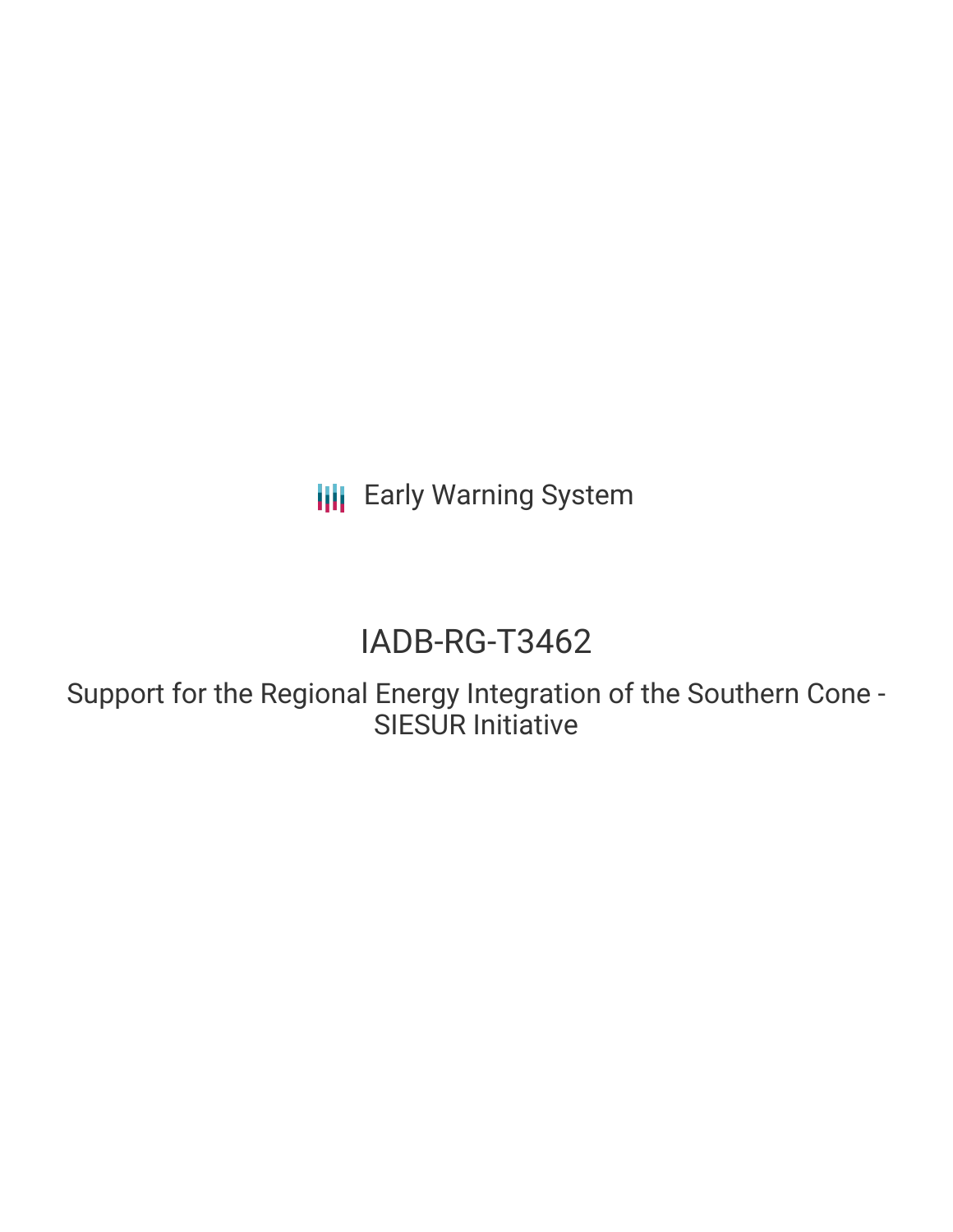

#### **Quick Facts**

| <b>Financial Institutions</b>  | Inter-American Development Bank (IADB) |
|--------------------------------|----------------------------------------|
| <b>Status</b>                  | Approved                               |
| <b>Bank Risk Rating</b>        | C.                                     |
| <b>Voting Date</b>             | 2019-11-18                             |
| <b>Borrower</b>                | Regional                               |
| <b>Sectors</b>                 | Energy, Technical Cooperation          |
| Investment Type(s)             | Grant                                  |
| <b>Investment Amount (USD)</b> | $$0.35$ million                        |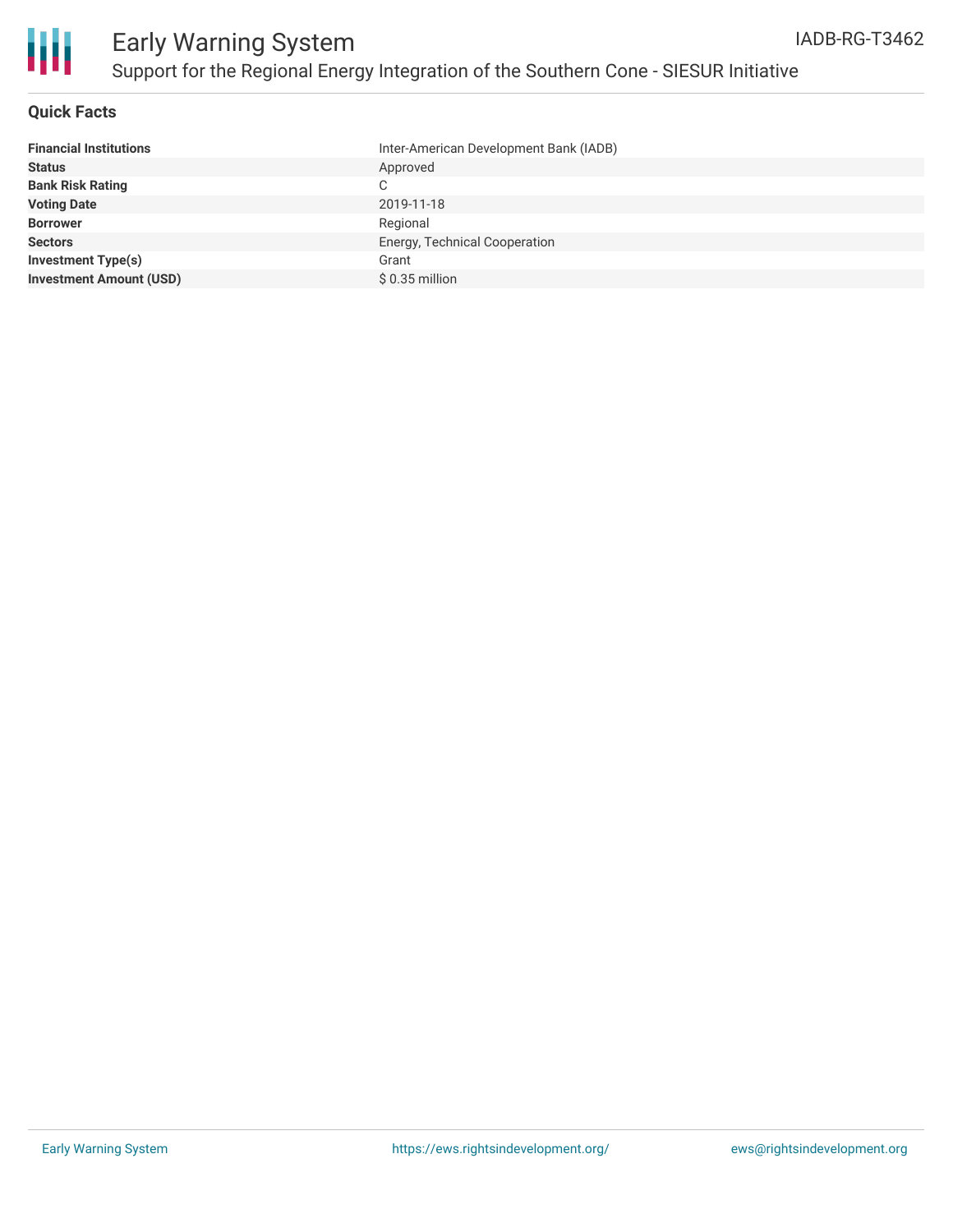

### Early Warning System Support for the Regional Energy Integration of the Southern Cone - SIESUR Initiative

#### **Project Description**

According to the Bank's website, this project finances technical cooperation to promote regional energy dialogue in order to facilitate further energy (electric and natural gas) transactions and advance the creation of an energy market among countries in the region.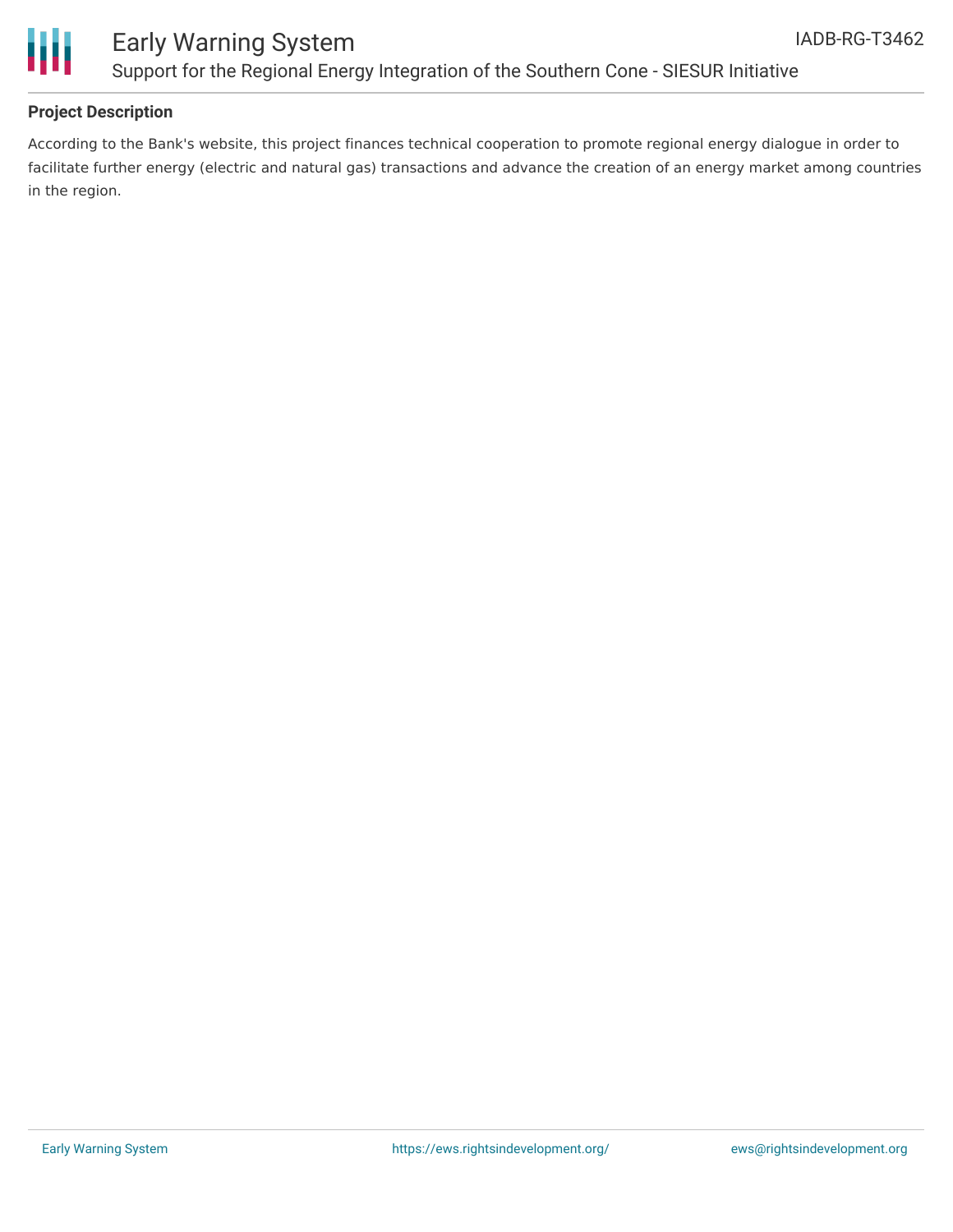

### Early Warning System Support for the Regional Energy Integration of the Southern Cone - SIESUR Initiative

#### **Investment Description**

• Inter-American Development Bank (IADB)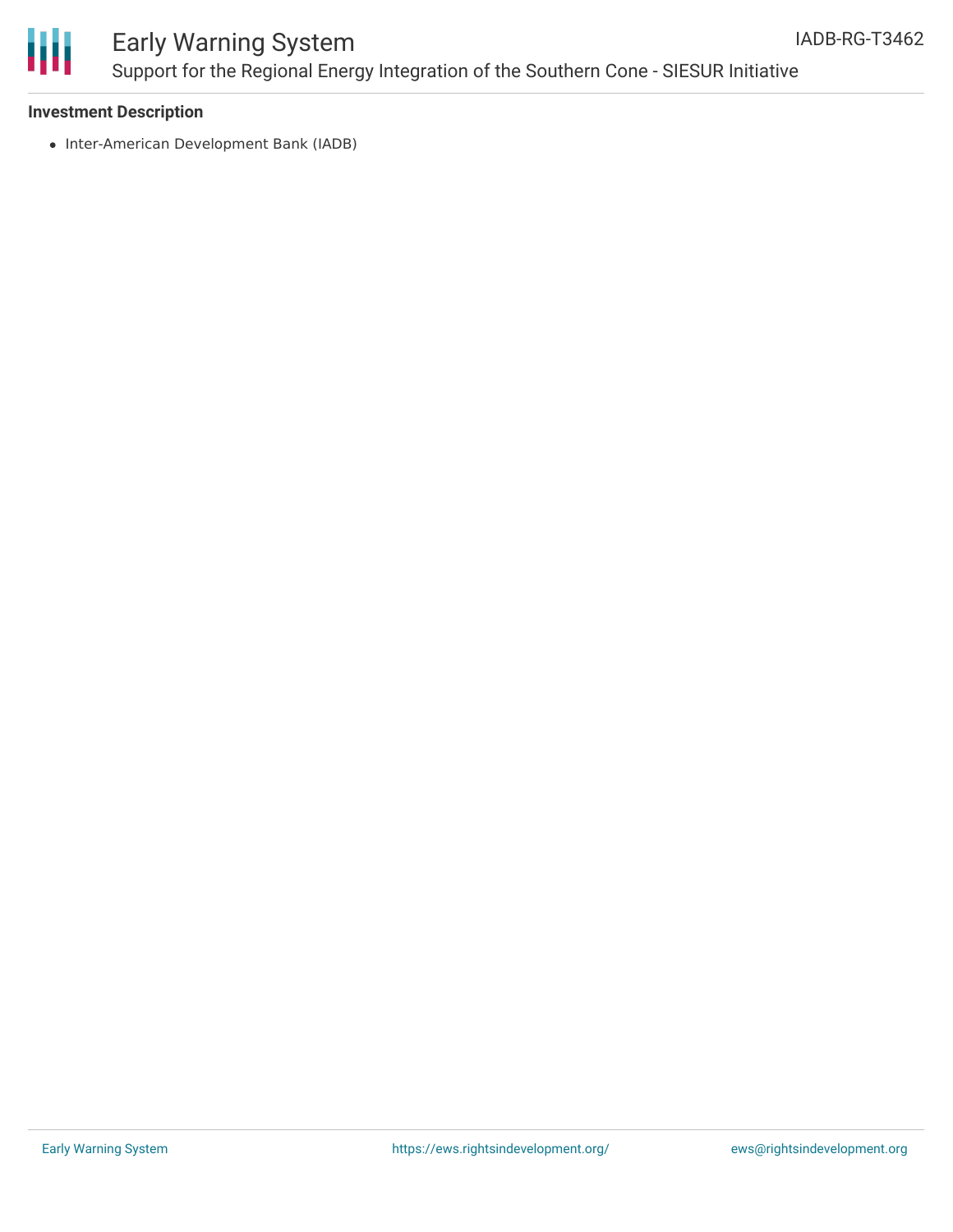#### **Contact Information**

No contact information available at time of writing.

#### **ACCOUNTABILITY MECHANISM OF IADB**

The Independent Consultation and Investigation Mechanism (MICI) is the independent complaint mechanism and fact-finding body for people who have been or are likely to be adversely affected by an Inter-American Development Bank (IDB) or Inter-American Investment Corporation (IIC)-funded project. If you submit a complaint to MICI, they may assist you in addressing the problems you raised through a dispute-resolution process with those implementing the project and/or through an investigation to assess whether the IDB or IIC is following its own policies for preventing or mitigating harm to people or the environment. You can submit a complaint by sending an email to MICI@iadb.org. You can learn more about the MICI and how to file a complaint at http://www.iadb.org/en/mici/mici,1752.html (in English) or http://www.iadb.org/es/mici/mici,1752.html (Spanish).